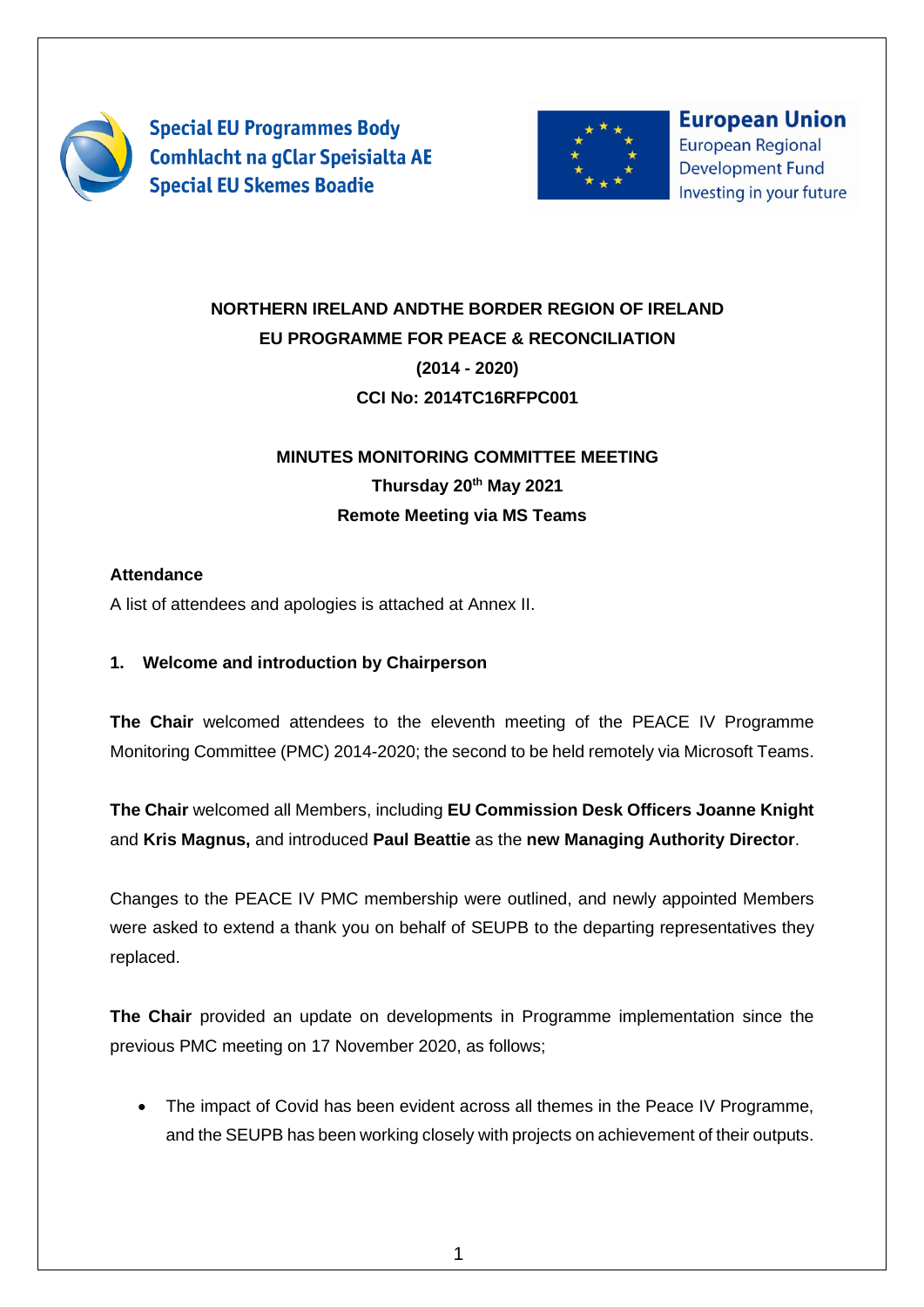As a result of Covid restrictions, a significant number of extension requests have been received, which will be detailed in the JS Director's presentation;

- Despite challenges, the SEUPB has prepared and concluded public consultation on the PEACE PLUS Programme; a detailed update will be provided later in the agenda;
- The PEACE IV Programme is fully committed, and SEUPB staff across three offices continue working remotely from home, ensuring projects are fully supported, and;
- **The Chair** welcomed the recent easing of Covid restrictions and the potential that the next PEACE IV PMC may be able to meet in person, subject to Covid guidance at the time.

#### **2. Agree Agenda**

The Agenda was agreed.

## **3. Conflict of Interest**

**The Chair** thanked those Members and Advisors who have returned Conflicts of Interest and Code of Conduct forms to the Secretariat in the mandatory annual exercise. No further Conflicts of Interest were declared.

#### **4. Minutes of the previous meeting – 17 November 2020**

The Committee agreed the minutes as a true and accurate record of the previous meeting. The approved minutes will be uploaded to the SEUPB website.

## **AP 1: Minutes of previous meeting to be uploaded to SEUPB website**

#### **5. Matters Arising**

**The Chair** outlined three matters arising from the previous meeting, all of which have been actioned.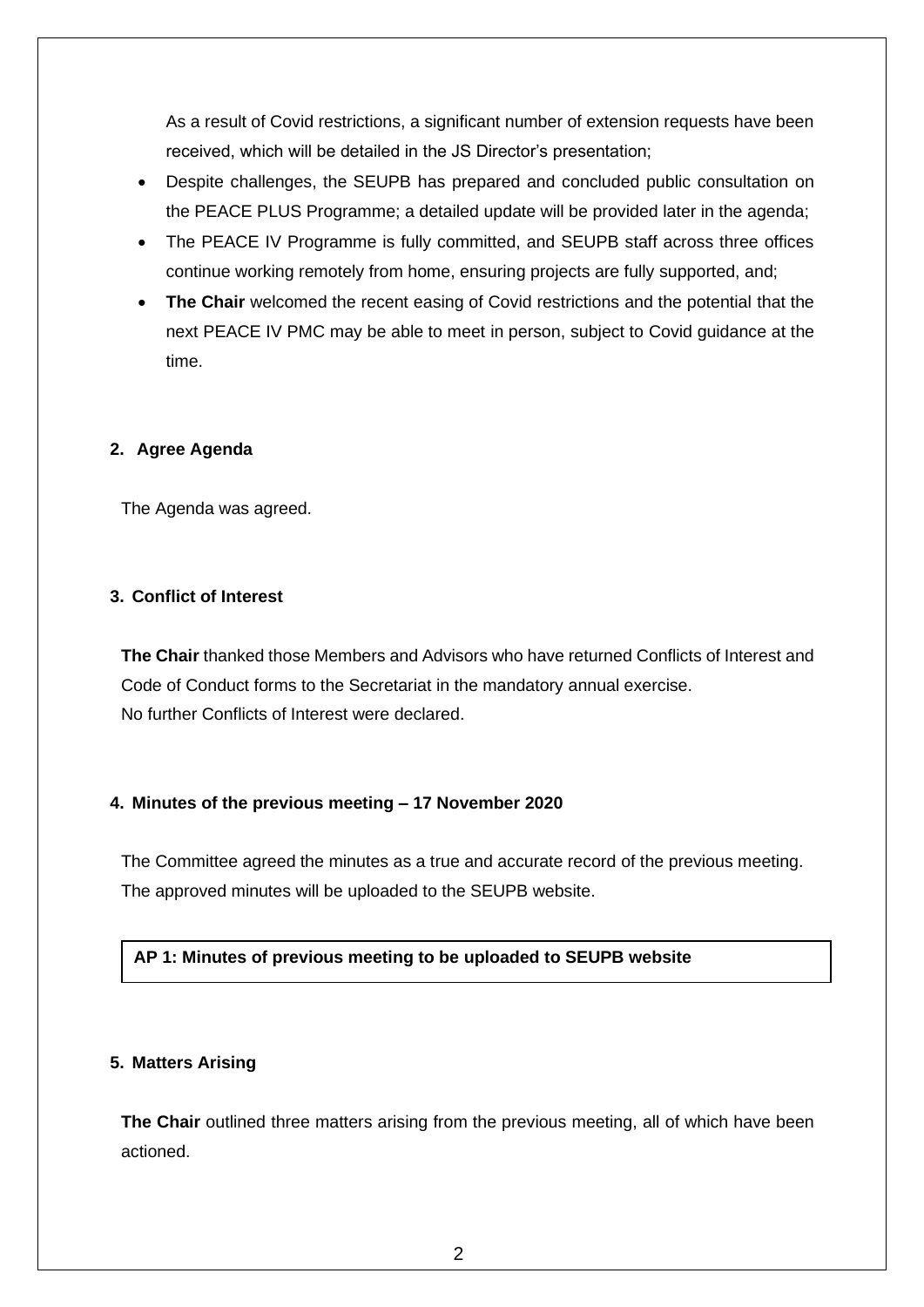#### **6. Video presentation of Launch of the Shared Education Impact Evaluation**

**The Chair** introduced a short informative video, detailing the findings of the impact evaluation for Specific Objective 1: Shared Education, undertaken by consultants SJ Cartmin. The aim of the Shared Education objective is to provide curriculum-based contact between pupils and teachers from various backgrounds, through collaboration between schools from different sectors, across Northern Ireland and the Border Counties of Ireland.

Following the video, **the Communications Manager** signposted Members to the video and further case studies and participant interviews on the SEUPB website.

**The Chair** summarised the positive findings of the evaluation and the successes of the intervention.

#### **7. Update on Programme Implementation**

**The Chair** directed Members' attention to the Implementation paper provided in advance of the meeting, and asked **MA Director Paul Beattie** to provide a presentation from the Managing Authority perspective**.** The presentation consisted of the following main points;

- The Peace IV Programme is beginning the process of closure for some projects; twelve Local Action Plans (4 Councils) have completed and 4 Regional projects. However, the SEUPB is in receipt of a growing number of requests for extensions to project deadlines as a result of Covid;
- The extensions will delay closure of a significant number of projects into 2022 and early 2023;
- The SEUPB continues ongoing engagement with all projects, working with partners on adaptations to activity, extensions and budget modifications within the value of the Letter of Offer, to support implementation and achievement of targets;
- Temporary flexibilities have been agreed around the output indicators for;
	- o Children and Young People 14-24;
	- o Children and Young People 0 -24, and;
	- o Building Positive Relations (Local)
- The Programme is committed to the value of  $E$ 277.8 million, or 103%, with a further €8.1m sourced from public and private sources;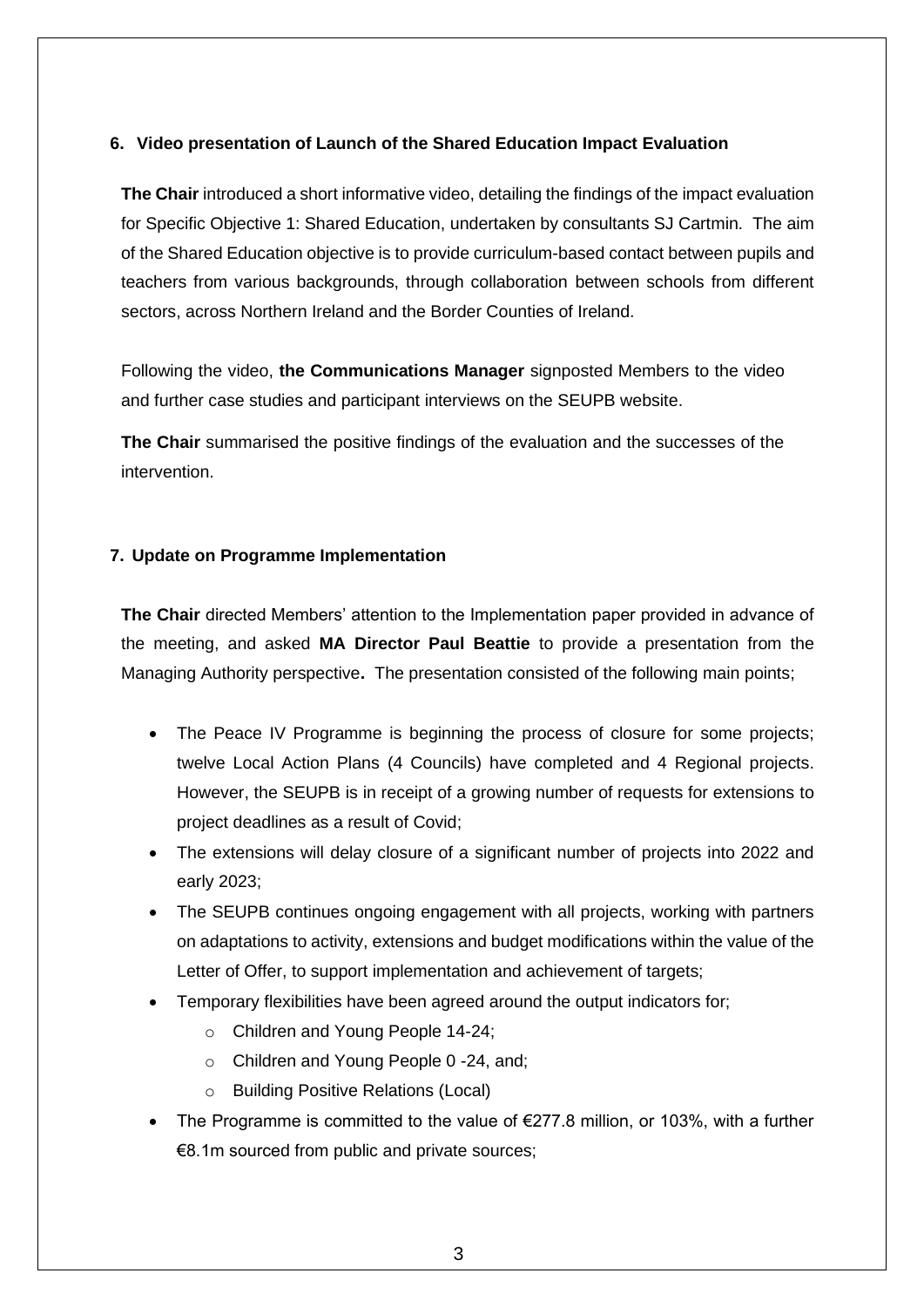- A number of measures have been implemented to improve claims processing times, with an initial focus on Local Authorities. Local Authorities have been provided with claims timelines, and the FCU are reporting a considerable reduction in claims over 100 days old, and projects are catching up with outstanding paperwork which came about through remote working;
- The N+3 2020 target was met and exceeded. The total forecast overachievement for 2021 is expected to be around €5.7 million;
- Member States have approved 105% in terms of overcommitment; the PEACE IV Programme is currently committed to a value of 103%. The extension requests will delay the accurate assessment of slippage and underspend as projects close, therefore the situation is being closely monitored;
- Following extensive GDPR and legal work, the final round of Peace Platform testing will commence in the coming weeks, with a soft launch over Summer and transfer to the SEUPB in July 2021;
- An overview of the four ongoing impact evaluations was provided, conferences for which have been delayed until 2022 due to Covid restrictions. Final reports are available on the SEUPB website;
- In developing the Peace Plus Programme, the Managing Authority is responsible for preparation of the Cooperation Programme, and putting in place the administrative arrangements including designing a framework for development support. A Local Authority assistance plan has also been put in place.
- Initial consultation has taken place around the development of a Small Grants Programme. Research is also planned into thematic roadmaps on tourism, digital towns and villages and social economy, and;
- Work is ongoing to develop and adapt the JeMs system to replace the existing eMS system for Peace Plus.

**The Chair** thanked the MA Director and commended Peace project Lead Partners for adapting around significant challenges in the previous year.

**The JS Director** provided a presentation on implementation per thematic area from a JS perspective, which consisted of the following main points;

• Focus for the JS is shifting to project completion, while Covid remains a significant challenge to the operating environment;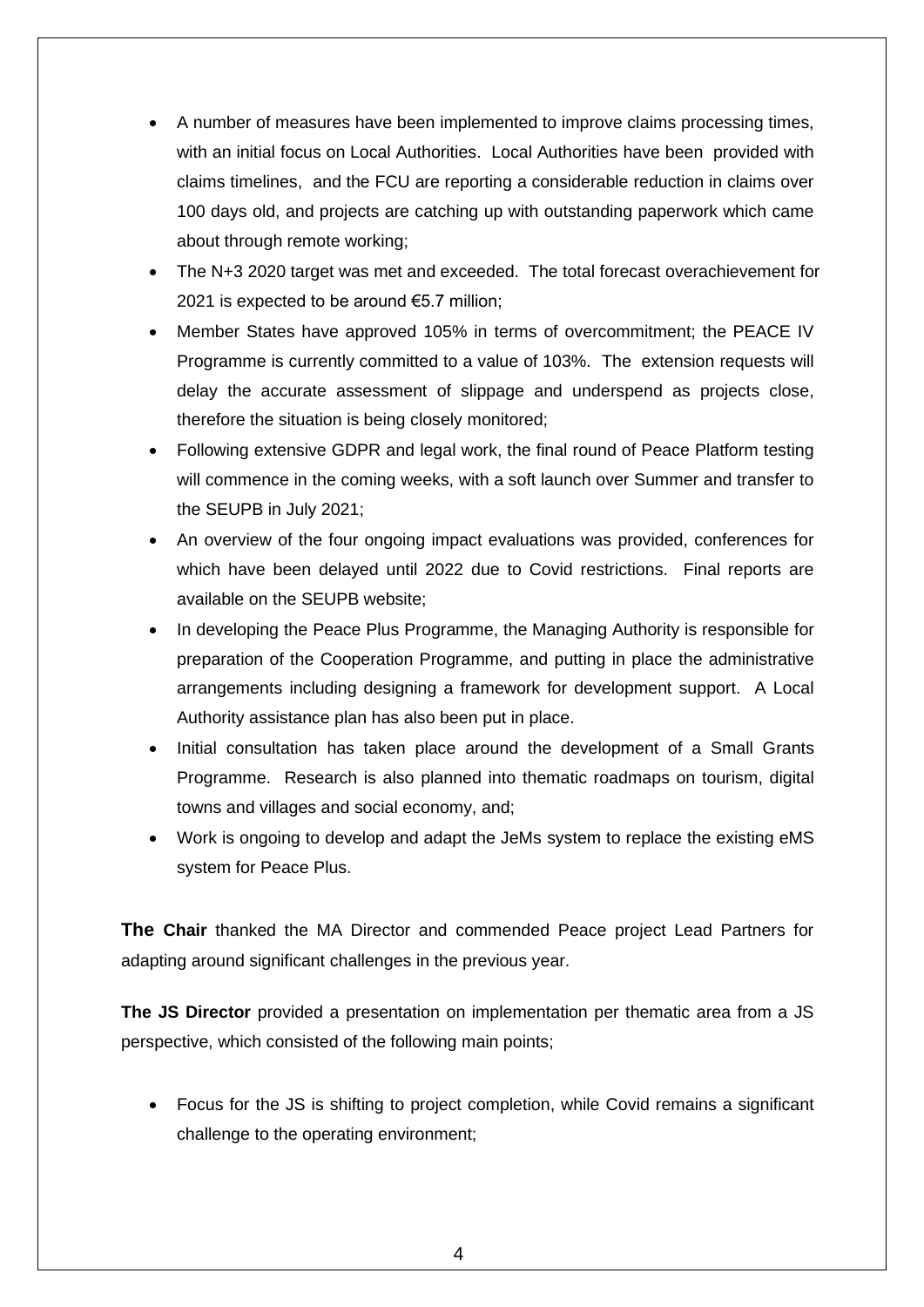- A high volume of change requests have been received, mainly project extensions, due to the effect of Covid restrictions. **The JS Director** thanked Steering Committee Members present for their support in this regard;
- The JS forecast around 50% of Peace projects will complete in 2022 and 2023, which unfortunately includes large Shared Spaces capital projects. The JS are carefully monitoring risks to implementation, the Programme, and financial targets;
- **Shared Education**; 2 projects, at a value of €33m. The impact of Covid has been acute in this objective. School closures led to a loss of a full term of activity in 2020, and schools are recovery-focused, therefore achievement against outputs has slowed considerably;
- A forecast underspend of  $\epsilon$ 5m under the CASE project is under discussion and an extension to complete the 2022/23 academic year has been granted. The Sharing from the Start project has invested in IT provision and been granted a 6 month extension until December 2022;
- Together, the projects have declared engagement with 81,000 pupils or 57% achievement against the target.
- **Children and Young People: Peace for Youth. The JS Director** reported strong progress in this objective despite the challenge of Covid, with an additional 880 young people participating and a forecast 90% achievement;
- The JS Director extended her thanks to the Children and Young People Lead Partners and Youth Pact for their commitment to the young participants.
- **Shared Spaces and Services.** Of the nine Shared Spaces projects, three have formally requested extensions and a further five are pending, which leaves little room for slippage before Programme closure in December 2023;
- Construction costs have increased since application and a number of projects are predicting or evidencing that the actual cost of the project far exceeds the approved amounts and are currently taking responsibility for the difference, as per the conditions of their Letter of Offer;
- The Riverine project launched in March, and the Waterside Shared Village and Newforge projects have completed construction procurement and began working onsite.
- **Victims and Survivors.** The project has received a 6 month extension due to challenges linked to Covid and is on track to achieve both sets of targets. The launch of the Troubles Permanent Disablement Payment Scheme will lead to an increased awareness of VSS and the support that can be offered.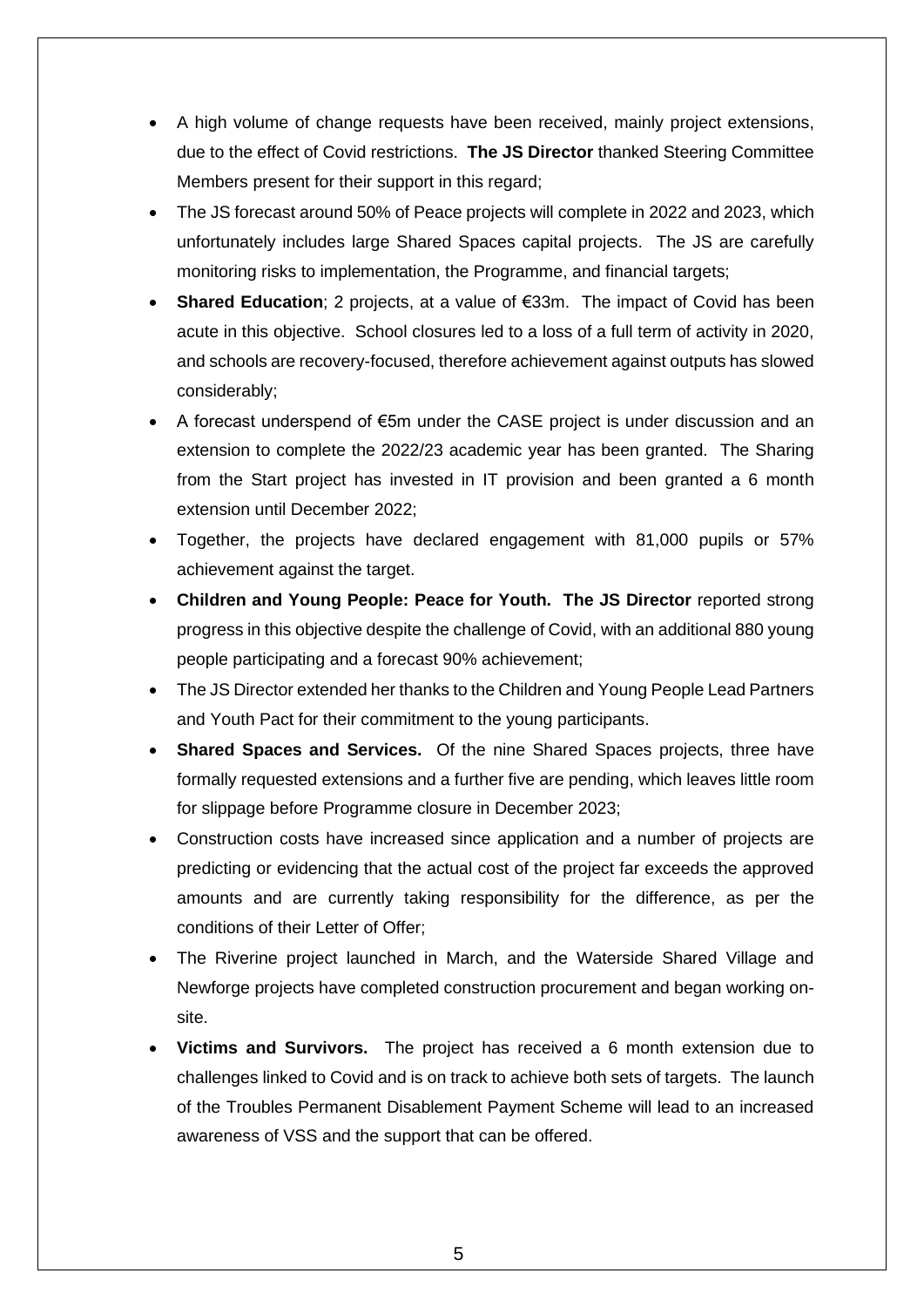- **Local Action Plans.** The seventeen councils have been adapting to alternative delivery methods and are utilising the flexibility introduced to the required contact hours. The JS have responded to over 60 formal change requests since March 2020;
- 7 Building Positive Relations Action Plans have completed, and final claims are being processed;
- 4 Local Authority Shared Spaces and Services Action Plans have also completed, and extensions between six and twelve months granted to Causeway Coast and Glens, Monaghan and Donegal Councils, pending necessary planning approvals;
- The JS Director highlighted that Belfast City Council began late and will continue activity into 2022;
- The Director reported positive progress against local level **Children and Young People** outputs, with 19,000 young people engaging with the Programmes by the end of March 2021. Seven councils have completed activity against their Children and Young People theme;
- **Regional** projects are reflective of others across the Programme in requesting extensions up to six months. Six projects have completed activity, and;
- **The JS Director** concluded by stating that risks are being closely monitored and the JS are working with Lead Partners to bring projects to timely closure.

**The Chair** thanked the Directors and extended sincere gratitude to Steering Committee Members for their work in approving the large volume of change requests.

**The Chair** commended projects for adapting over an unprecedented year, making particular reference to the Children and Young People projects and encouraging Members to engage with their social media. The Chair further discussed how work was continuing online and referred to a Waterside Shared Village online event, attended by Department for Communities Minister Harvey and DRCD Minister of State Joe O'Brien, and the significance of the project to the local community.

**The Department of Finance representative** acknowledged the work of the SEUPB in delivering the current Programme while developing PEACE PLUS, over a pandemic.

The representative discussed the risks to delivery, N+3 and closure which are weighed towards Programme end, and asked that the Committee be provided with a risk register among future meeting papers.

**The Chair** thanked the representative for his comments, and assured Members that the SEUPB are utilising all tools available to support projects, and balancing the need for output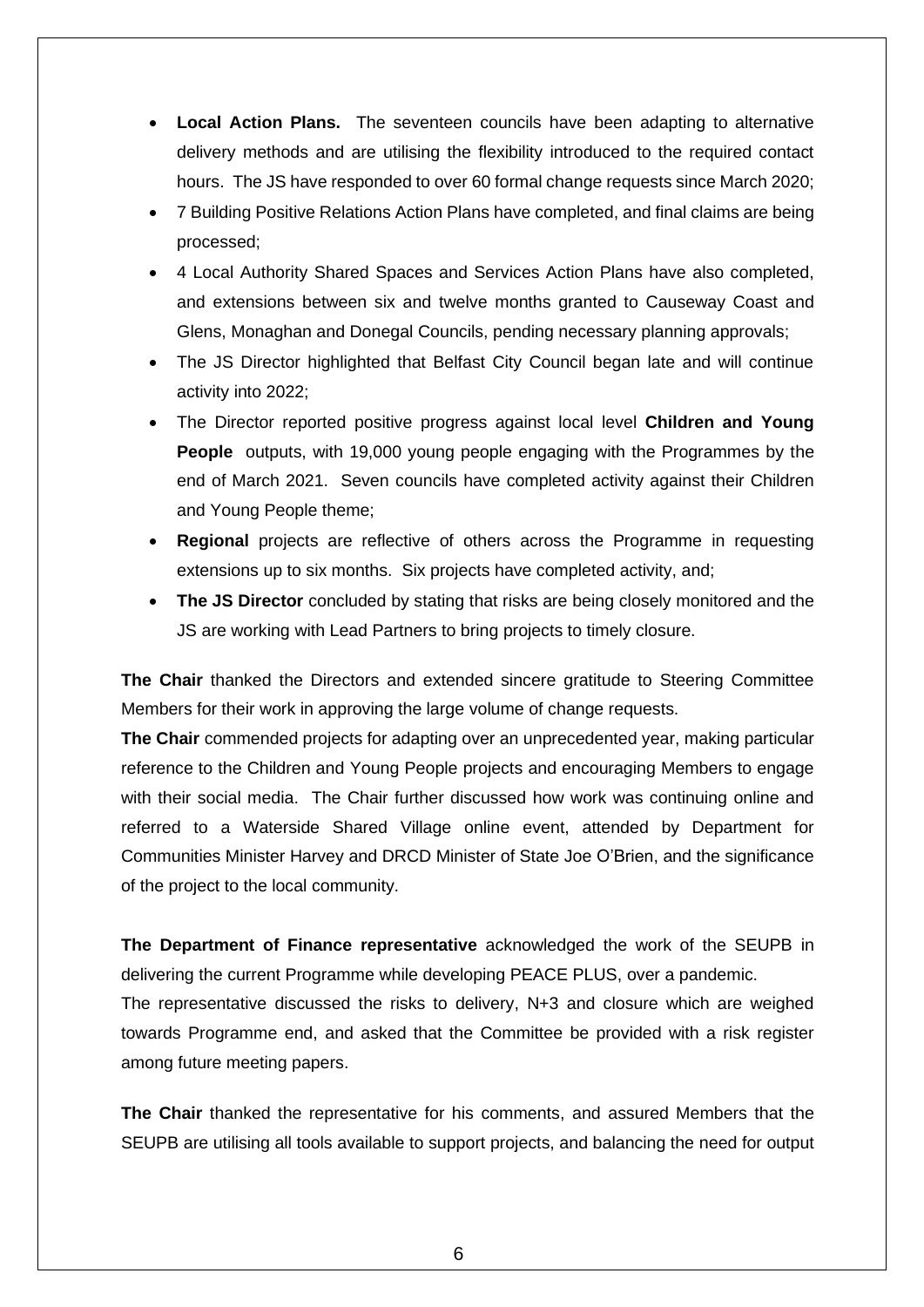achievement against the need for timely closure. A risk register will be provided for future meetings.

**The DPER representative** echoed the DoF representative's comments, commending the SEUPB for using innovative approaches to support current projects, while developing the next Programme. The representative assured the SEUPB of DPER's continuing support, and spoke of the use of online and virtual services as an unexpected positive outcome from restrictions, for future use.

**The Irish Rural Link representative** commented on the future of learning in blending digital skills with interpersonal contact, and commended the SEUPB for including third level institutions in project partnerships, as a way of maintaining the relevance of research and development.

#### **The Monitoring Committee:**

• Noted the progress that has been made in the Implementation of the Programme

#### **AP 2: Risk register to be included in future PMC meeting papers**

#### **8. Annual Implementation Report 2020**

**The Chair** drew Members' attention to the draft 2020 Annual Implementation Report provided in the meeting papers, and explained the requirement to submit the report to the European Commission by 31<sup>st</sup> May each year, with PMC approval.

**The DoF representative** sought clarification on information provided on page 4 of the draft AIR against information supplied in the implementation report.

**The Chair** attributed the contrast to the fact that the timeframe for reporting in the AIR, and the amounts to report on are not always the same as those for PMC update papers. The data will be checked before submission to the EU Commission.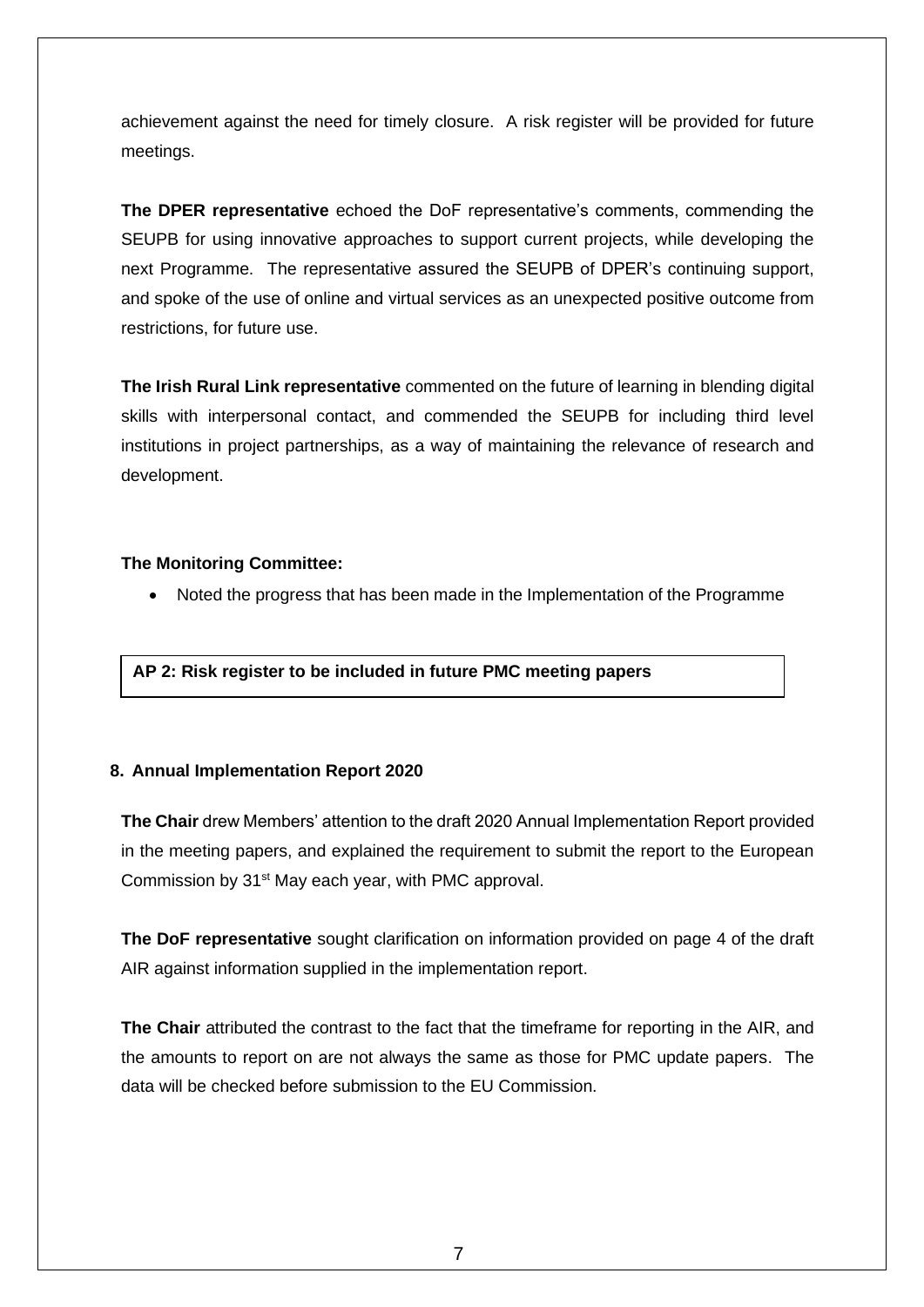### **The Monitoring Committee:**

• **Approved** the 2020 PEACE IV Annual Implementation report for submission to the EU Commission

## **9. Update on Implementation of the Communications Strategy**

## **The Communications Manager** provided a presentation which included the following;

- The Communications team have been involved in a number of virtual project closure events, collating virtual clips from Ministers in Northern Ireland and Ireland;
- The Manager highlighted Hilary Clinton's recent participation in the Peace and Conflict Transformation event held by Lead Partner Training for Women Network;
- The Communications Manager highlighted upcoming closure events over the summer, which may transition into physical events;
- Report on media coverage and tone, and engagement with the SEUPB website and social media accounts;
- Outlined the Shared Education Evaluation week in April 2021- a week long social media and PR campaign in conjunction with SJC Consultancy and the National Children's Bureau;
- Europe Day on 09 May 2021 was marked with a celebratory piece in the Sunday Independent, with a featured case study on the "Our Generation" project;
- An overview of the PEACE PLUS digital marketing strategy, social media and consultation engagement, and;
- Findings of the Annual Stakeholder and Perception survey.

**The Chair** congratulated **the Communications Manager** for transferring Communications work online in an efficient and coordinated response, and keeping the Programme alive by telling project stories in a time of isolation.

#### **The Environmental Pillar representative** made the following points;

• Stated that obviously online engagement lacks the impact of face-to-face interaction;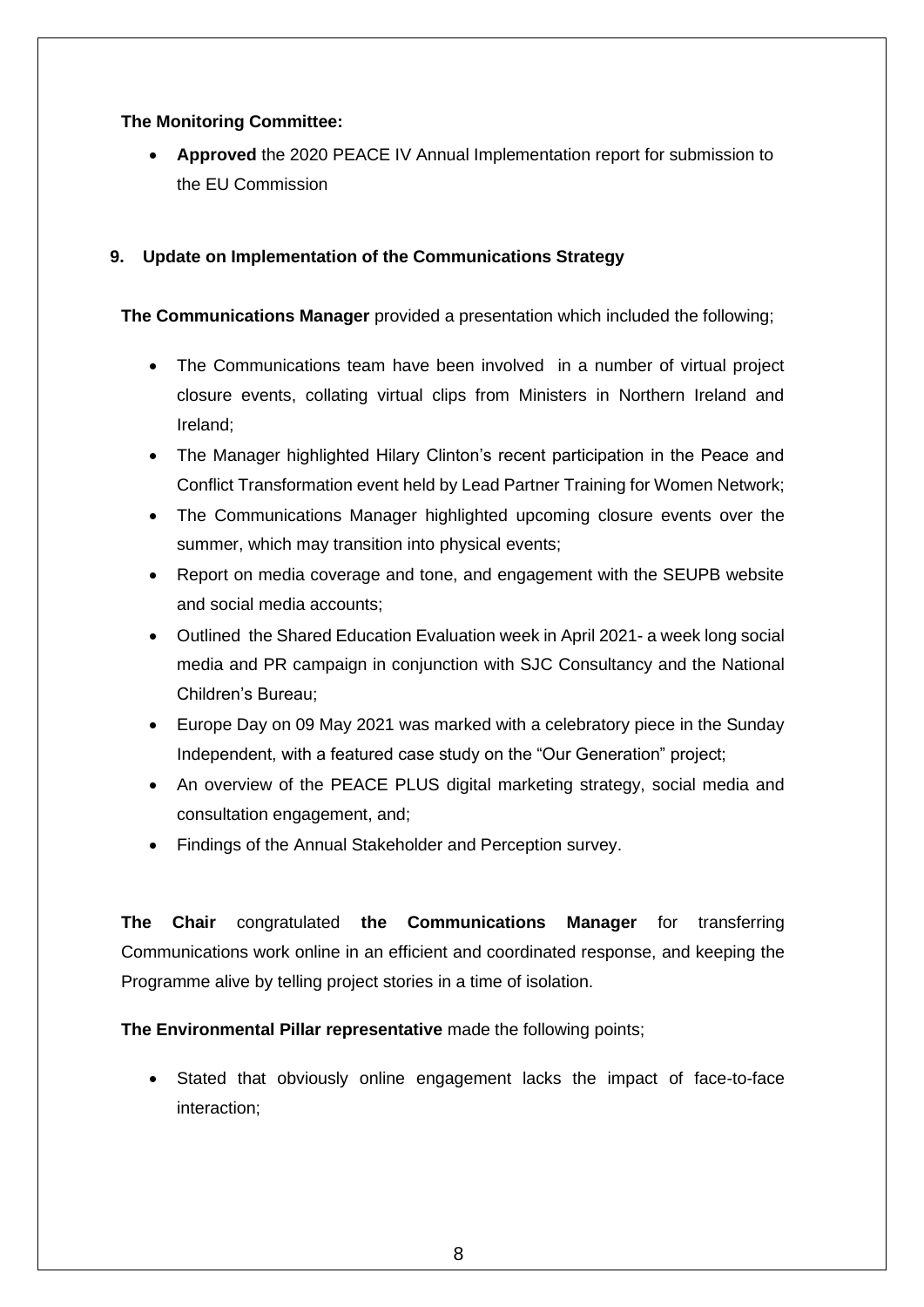- Welcomed events to showcase cross-border and Shared Spaces projects throughout the region towards the end of 2021 in raising public awareness of the Programme's aims and activity, and;
- Requested sight of the Stakeholder and Perception survey in its entirety.

**The Chair** agreed with the representative and welcomed physical events as soon as safely and realistically possible.

**The EU Commission Desk Officer** commended the high quality of meeting papers provided, and informed Members that the EU Commission use the SEUPB's Communications materials and social media strategy in their own promotion of the PEACE Programme, and as examples of best practice.

**The Chair** thanked the Desk Officer and again welcomed future opportunities to meet in person.

**The DRCD representative** recorded the Department's appreciation of the Communications team's work on events, as well as their efficiency in coordinating events with Ministerial diaries.

## **AP 3: Full Annual Stakeholder and Awareness survey to be shared with Monitoring Committee**

#### **The Monitoring Committee**;

- **Noted** the communications activity since the last Programme Monitoring Committee meeting, and;
- **Noted** progress in implementation of the Communications Strategy.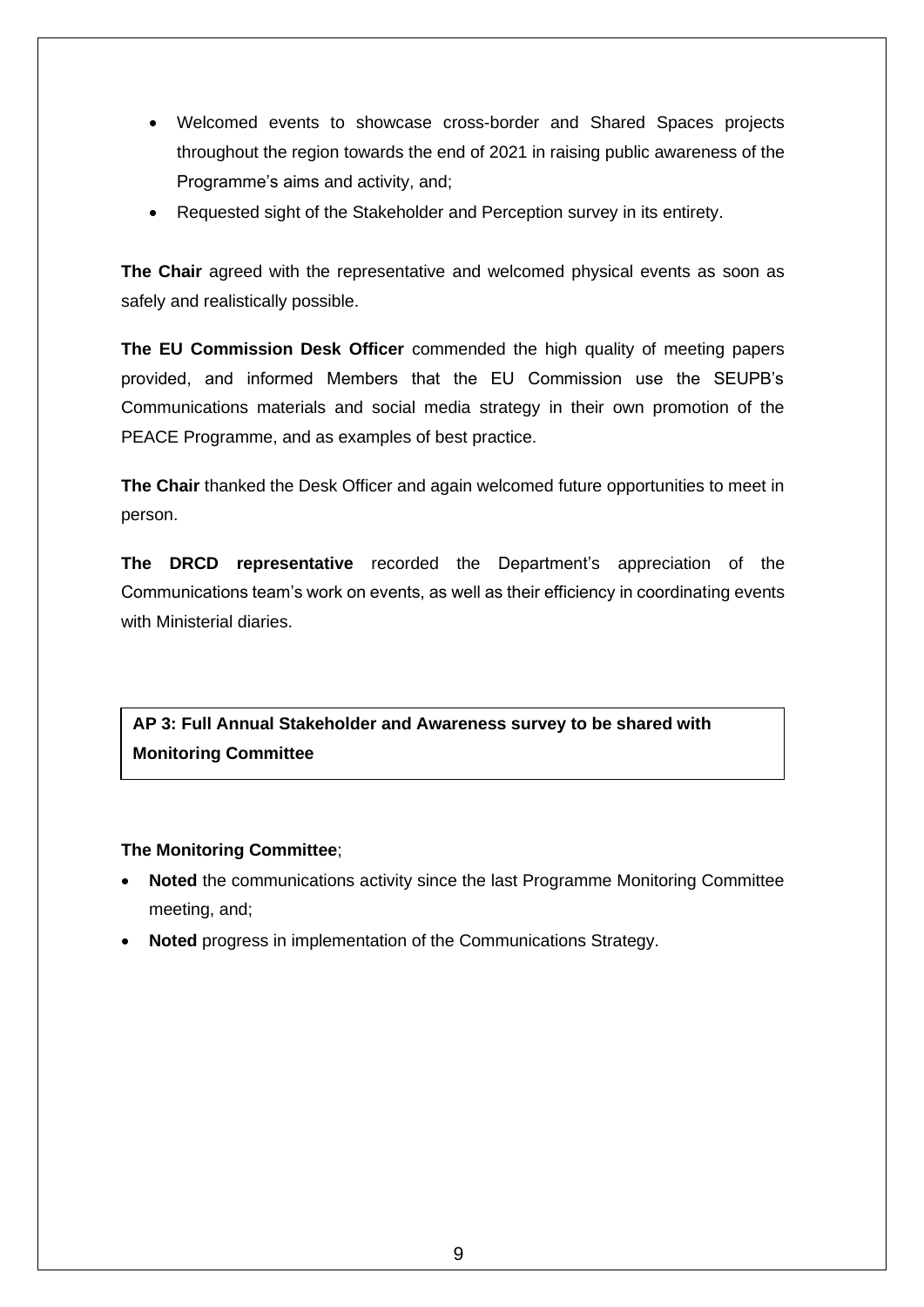#### **10. PEACE PLUS Programme Update**

**Declan McGarrigle, MA Programme Manager,** provided a presentation detailing progress in developing the Peace Plus Programme, which consisted of the following main points;

- The overall Programme budget has been confirmed at around  $\epsilon$ 1 billion;
- Detail on the public consultation, which took place between 10th March and 12th May 2021;
- Detail on the engagement with potential stakeholders, interest groups, and sectors, who acted as communication multipliers to promote the consultation;
- Signposting Members to the consultation navigation papers available on the SEUPB website, which provided potential applicants and interested parties with an overview of the six thematic areas;
- Details of ongoing analysis of the 416 responses received. The initial quantitative analysis indicates strong support for each investment area – between 92% and 62% responses in "strong agreement";
- Broad support for the investment budgets between 76% and 63% "strongly agree" responses;
- Detailing support for the Programme's equality screening and proposed new administrative arrangements, such as pre-application support and greater use of Simplified Cost Options;
- A full consultation report will be provided in the coming weeks, which will outline findings, analysis and recommendations on the content;
- The proposed Programme will be submitted to both Governments in June 2021, and to the EU Commission in July, dependent on adoption of the appropriate regulations. The SEUPB aims to release the first call in late 2021/early 2022, and;
- The first call released is likely to be the Local Action Plans, as these are noncompetitive in nature. The SEUPB has been engaging with Local Authorities in a codesign process, written to Chief Executives regarding the Programme's eligible expenditure, and have provided consultancy support for each LA.

**The Chair** stated that the positive survey responses represent an endorsement of the Programme content and the work of the Peace Plus team and Sponsor Departments.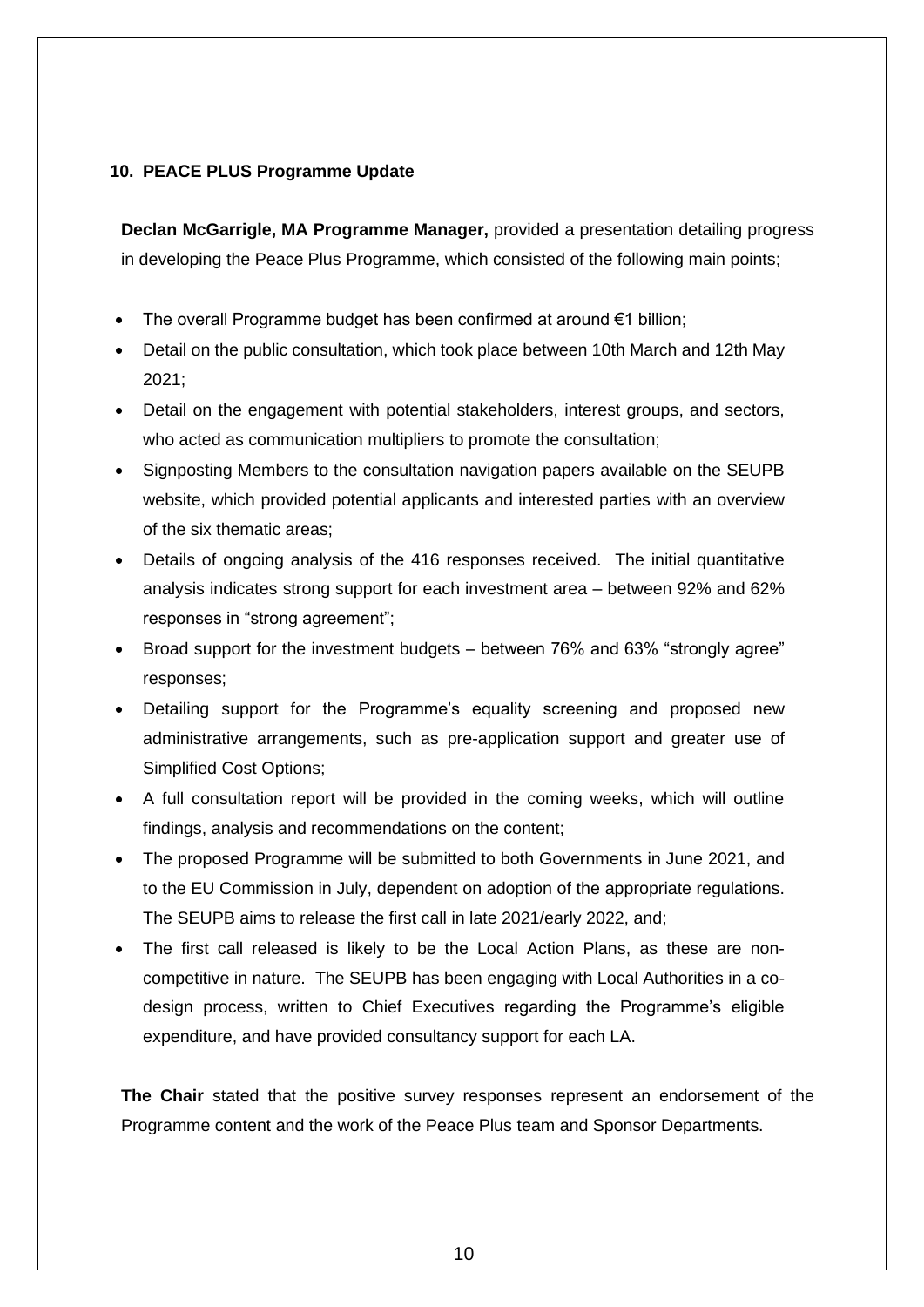**The Chair** continued, detailing the short timeframe now available to submit the Programme to the Executive Office NI, the Irish Government and the NSMC for approval, before submission to the EU Commission in early July.

**The DPER representative** discussed the importance of the investment provided by the Programme in Northern Ireland and the Border Counties at a time of great need. She complimented the Programme and its supporting materials, and reiterated the support of Ireland's Minister McGrath.

**The Department of Education Ireland representative** asked whether consideration has been given to continuing relationships beyond COVID and into Peace Plus, particularly for projects which may not reach their targets.

**The Chair** provided assurance that the JS team is working closely with projects at risk of non-achievement of their targets.

**The Environmental Pillar representative** made the following points;

- Encouraged the simplification of administration for projects applying to Peace Plus, and signposted the SEUPB to the Erasmus programme and the EU Solidarity Corps as examples of good practice;
- Encouraged inclusion of the PPN structure in the co-design process with community groups, and;
- Queried when Action Plans will conclude.

**The Chair** stated that PPNs have been included in the co-design process, in line with current practices for community planning and with existing structures, and the SEUPB is employing all tools at their disposal to reduce the administrative burden on potential applicants.

Regarding the Action Plans, **the JS Director** stated that there are 51 in place across 17 Local Authorities; 18 have completed, a further 16 will complete by the end of 2021, and the remainder in 2022.

**The DoF representative** discussed the challenges of the Peace Plus submission timeline and in submitting a new Programme for approval in Northern Ireland's current political environment.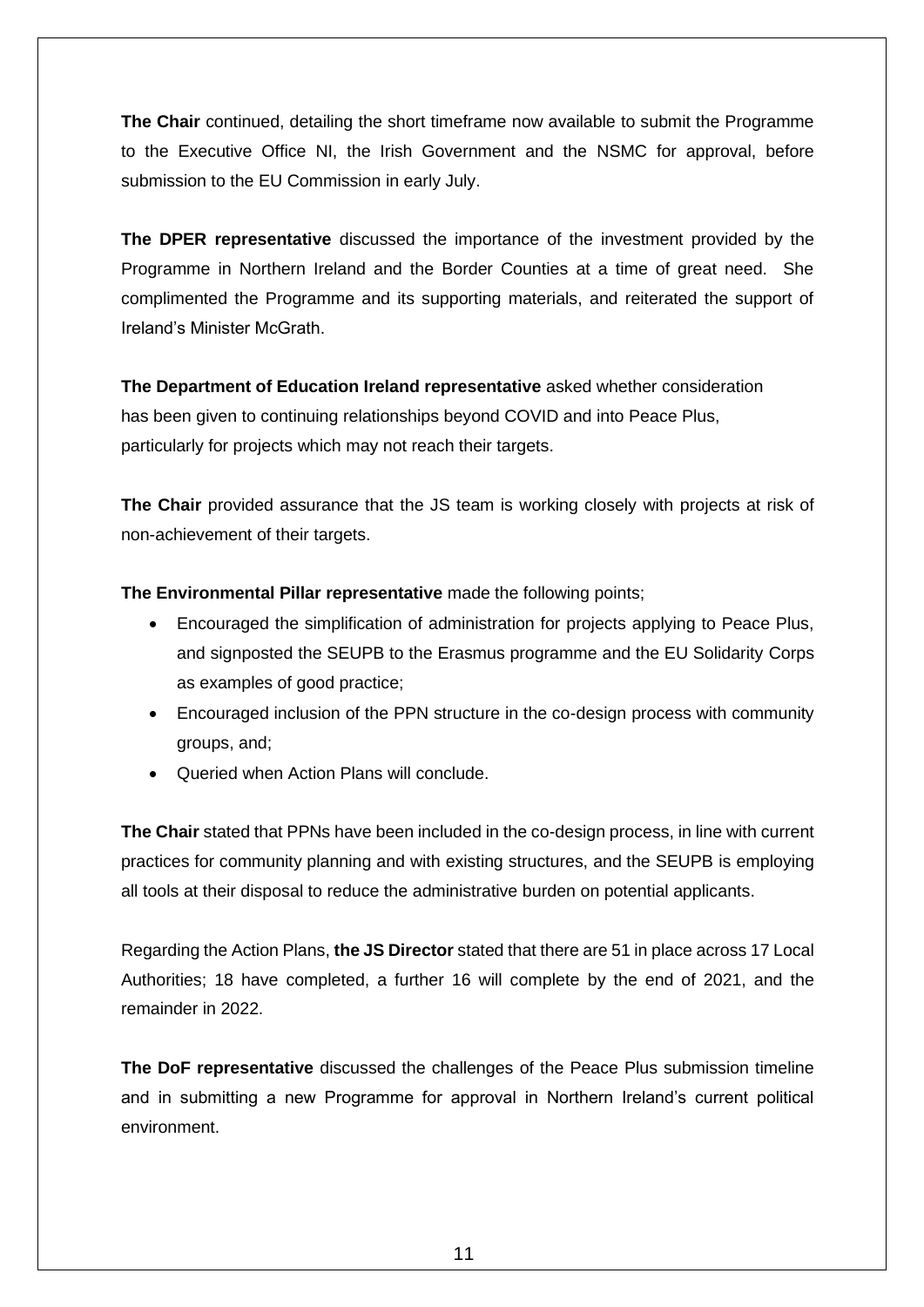**The Chair** echoed the fact that the SEUPB is fully aware of the challenges and will continue work in finalisation of the Programme against the initial timetable, with confidence in the ability to achieve what was set out.

## **The Monitoring Committee;**

• Noted progress in designing and implementing the PEACE PLUS Programme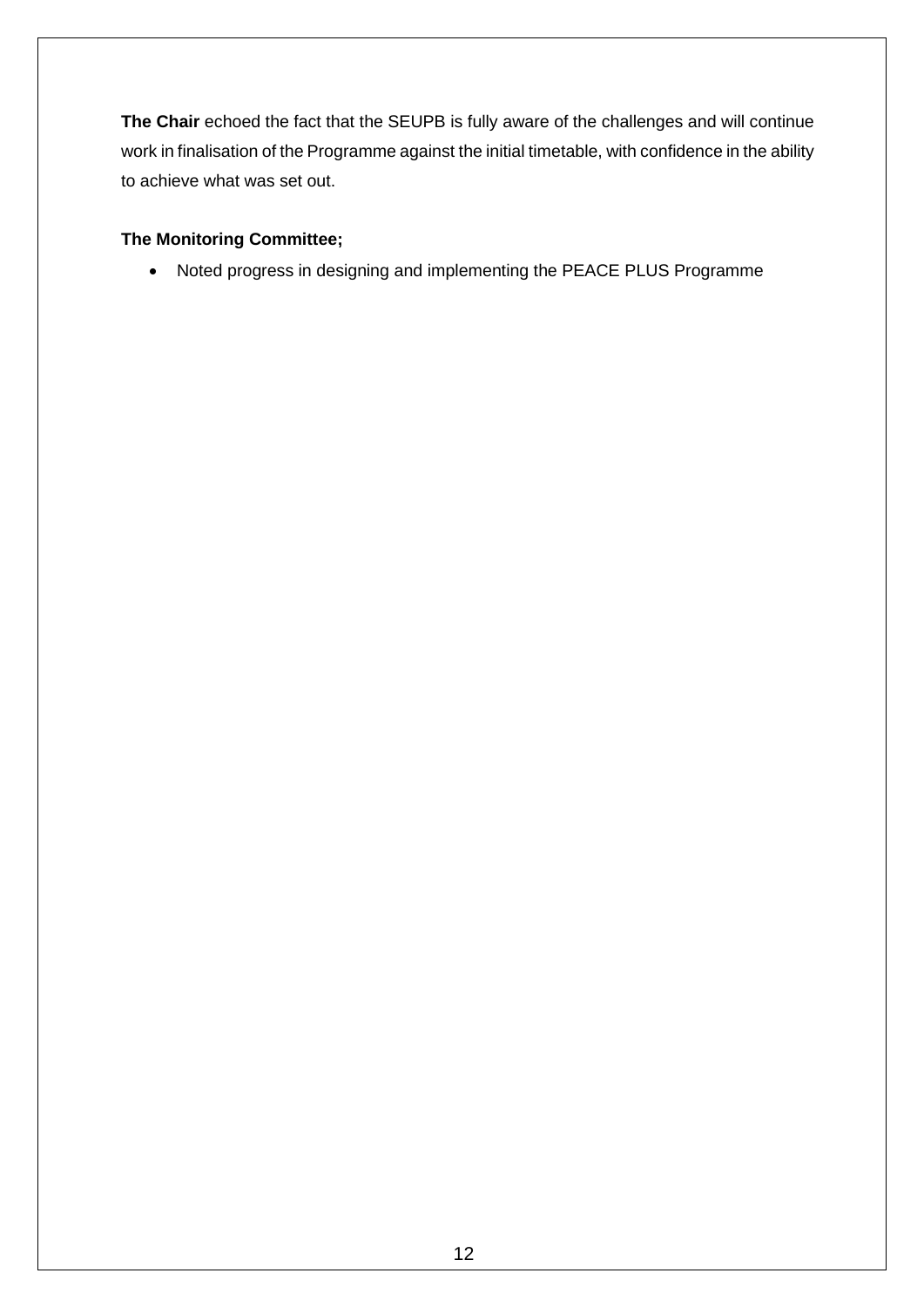### **11. AOB**

No further business was declared.

Date of next meeting

**The Chair** stated the next meeting will take place on **04 November 2021**, in a manner consistent with Covid guidance of the time. Guidance allowing, the next meeting may include a project showcase or exhibition.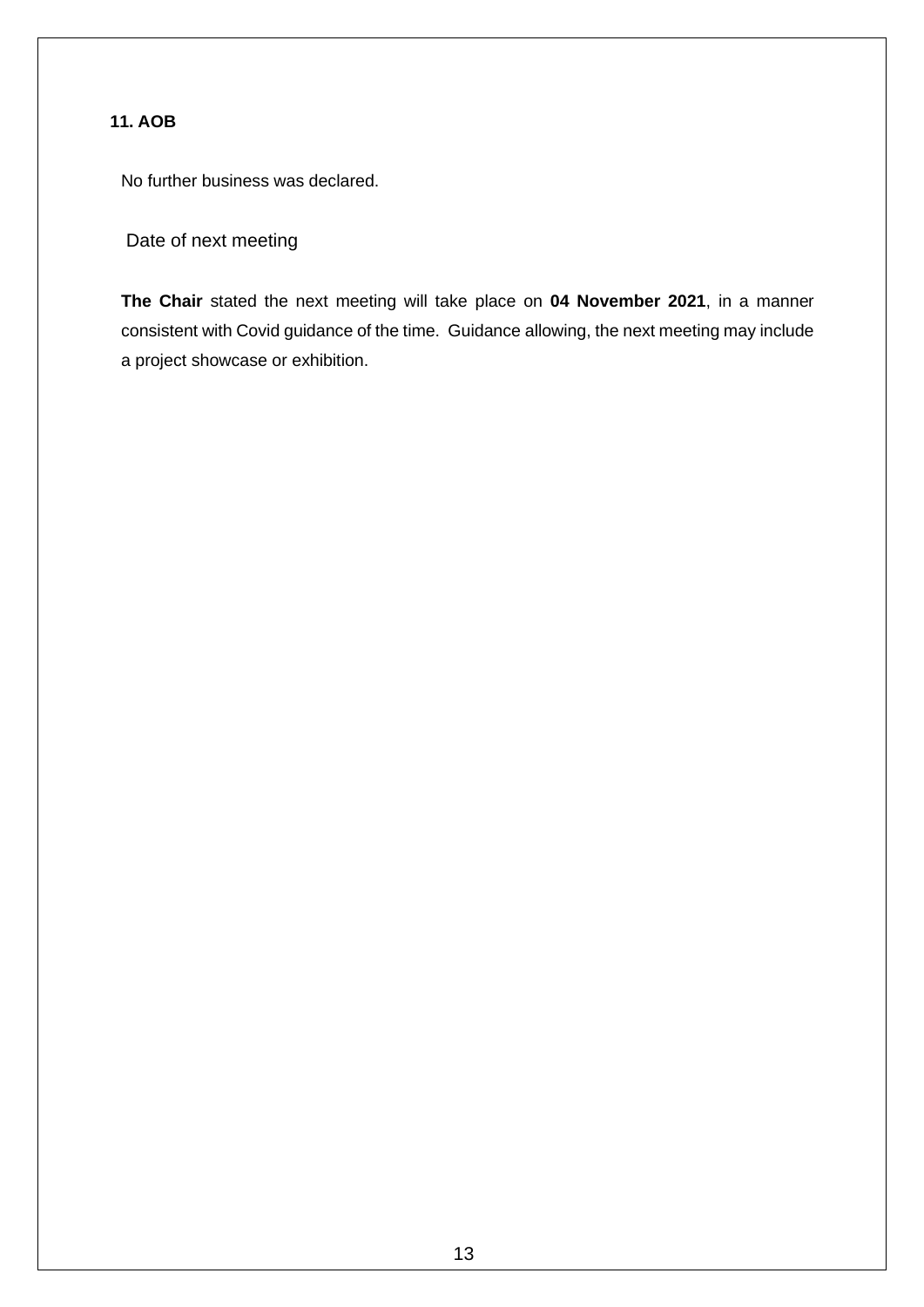## **ANNEX I**

# **ACTION POINTS/ISSUES OF CLARIFICATION ARISING FROM MONITORING COMMITTEE Thursday 20 May 2021; Virtual meeting via Microsoft Teams**

## **ACTION POINTS**

| <b>Agenda Item Action</b> |       | <b>Action</b>                                      | <b>Responsibility</b> |
|---------------------------|-------|----------------------------------------------------|-----------------------|
|                           | Point |                                                    |                       |
| 4                         | 1     | Minutes of previous meeting to be uploaded to      | Secretariat,          |
|                           |       | <b>SEUPB</b> website                               | Managing              |
|                           |       |                                                    | Authority             |
| 7                         | 2     | Risk register to be included in future PMC meeting | Managing              |
|                           |       | papers                                             | Authority             |
| 9                         | 3     | Full Annual Stakeholder and Awareness survey to    | John McCandless,      |
|                           |       | be shared with Monitoring Committee                | Communications        |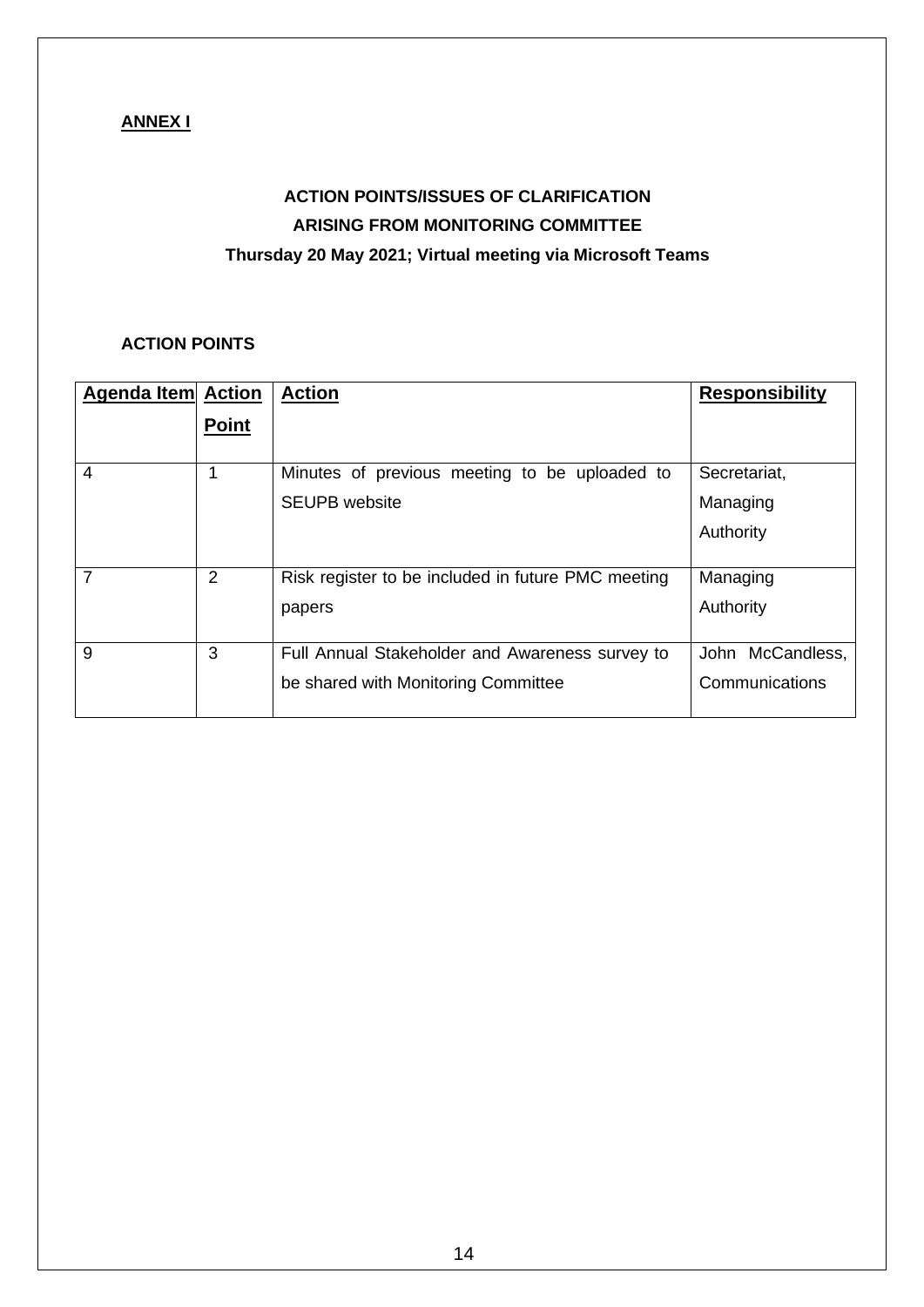## **ANNEX II**

## **Attendance – PEACE IV Programme Monitoring Committee, 20th May 2021, held virtually via Microsoft Teams**

## **Chair**

Gina McIntyre SEUPB

## **Members**

| <b>John McCandless</b> | Communications, the SEUPB       |
|------------------------|---------------------------------|
| Leanne Massey          | Joint Secretariat, the SEUPB    |
| Declan McGarrigle      | Managing Authority, the SEUPB   |
| Paul Sheridan          | Certifying Authority, the SEUPB |
| Jacqueline Healy       | <b>IHREC</b>                    |
| Pamela Dooley          | <b>ICTU Northern Ireland</b>    |
| Hazel Francey          | The Equality Commission NI      |
| Anne Marie Caulfield   | <b>DPER</b>                     |
| Tom Lavin              | Irish Rural Link                |
| Dominic McCullough     | Department of Finance NI        |
| Margaret Anne McKillop | <b>NILGA</b>                    |
| Paddy McGinn           | Pobal                           |
| Damian Duffy           | <b>CBI</b>                      |
| Aedin McLoughlin       | <b>The Environmental Pillar</b> |

## **Advisors**

| Kris Magnus             | The EU Commission             |
|-------------------------|-------------------------------|
| Joanne Knight           | The EU Commission             |
| <b>Catherine Powell</b> | Department for the Economy NI |
| <b>Julie Carson</b>     | The Executive Office NI       |
| <b>Marie Matthews</b>   | The Executive Office NI       |
| Kathryn McCamley        | Department for the Economy NI |
| Deirdre Kearney         | <b>DRCD</b>                   |
| <b>Tony McKibben</b>    | Department for Communities NI |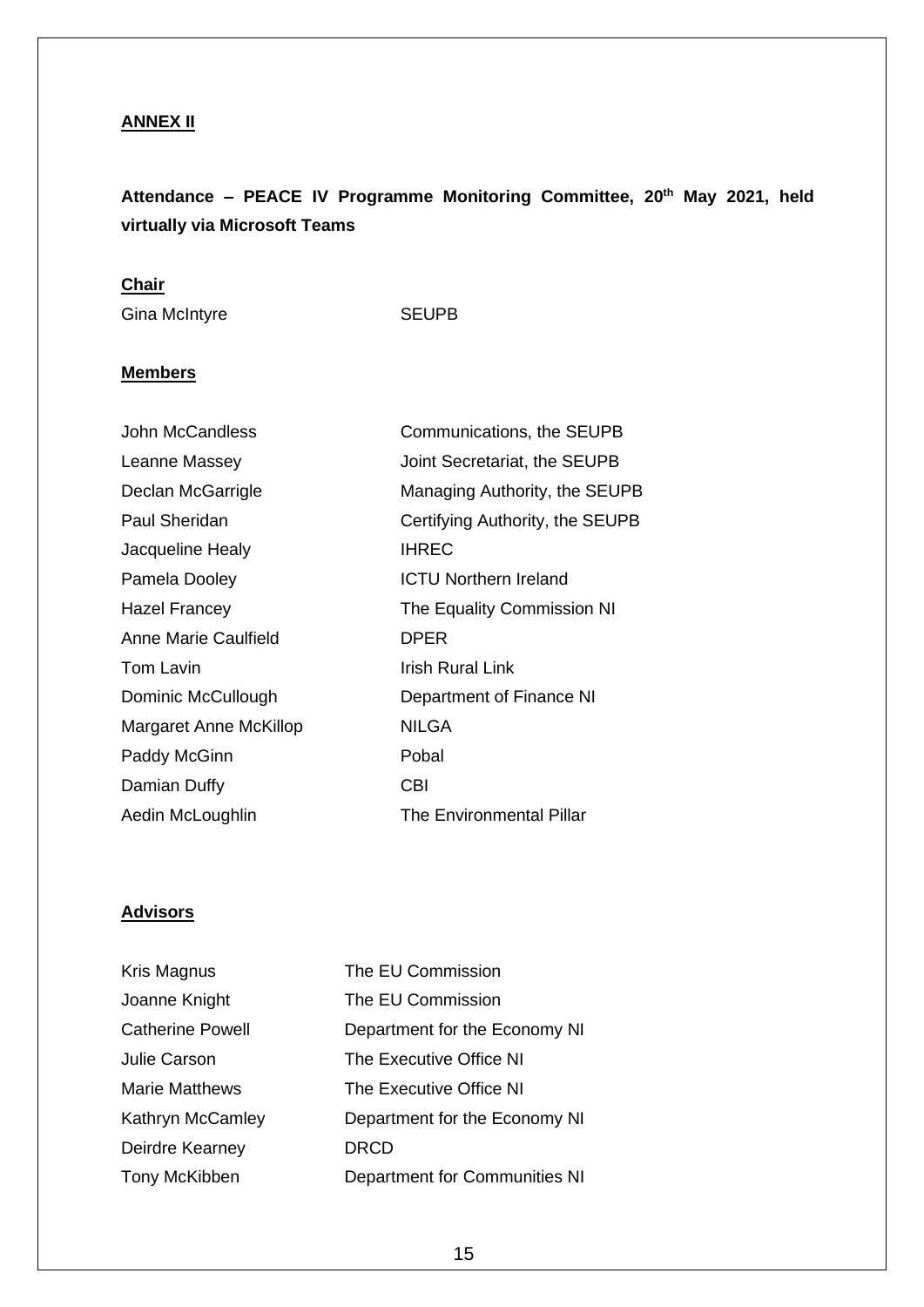| Aoibhin O'Malley | Department of Education and Skills Ireland |
|------------------|--------------------------------------------|
| Paula Keatley    | <b>DCEDIY</b>                              |
| Shauna Markey    | <b>DCEDIY</b>                              |
| Jill Caldwell    | Department of Education NI                 |

## **Observers**

| Joanne Breen               | The Executive Office NI                    |
|----------------------------|--------------------------------------------|
| <b>Phil Heaton</b>         | Managing Authority, the SEUPB              |
| <b>Christina McCartney</b> | Managing Authority, the SEUPB              |
| Peter Molloy               | DPER                                       |
| Pamela Meekin              | Office of the CEO, the SEUPB               |
| <b>Glenny Whitley</b>      | Joint Secretariat, the SEUPB               |
| David Lynch                | Department of Finance NI                   |
| Orla Dowling               | Department of Education and Skills Ireland |
| <b>Catherine Clynes</b>    | DPER                                       |
| Ryan Donaldson             | Department of Finance NI                   |
| Deirdre Bourke             | <b>North South Ministerial Council</b>     |
| John Barr                  | Department for Communities NI              |

## **Secretariat (SEUPB)**

| <b>Tara McCormick</b> | <b>Managing Authority (minutes)</b>      |
|-----------------------|------------------------------------------|
| Nora Winder           | Managing Authority (remote tech support) |

## **Apologies**

| <b>CIIr Stevie Corr</b>     | <b>NILGA</b> |
|-----------------------------|--------------|
| Cllr Jim McKeever           | <b>NILGA</b> |
| <b>Cllr Jenny Palmer</b>    | <b>NILGA</b> |
| <b>Cllr Frances Burton</b>  | <b>NILGA</b> |
| Gerry Doyle                 | <b>NWRA</b>  |
| <b>CIIr Frank McBrearty</b> | <b>NWRA</b>  |
| Cllr Conor Keelan           | <b>EMRA</b>  |
| <b>Emily Smyth</b>          | <b>CNCC</b>  |
| Seamus McAleavey            | <b>NICVA</b> |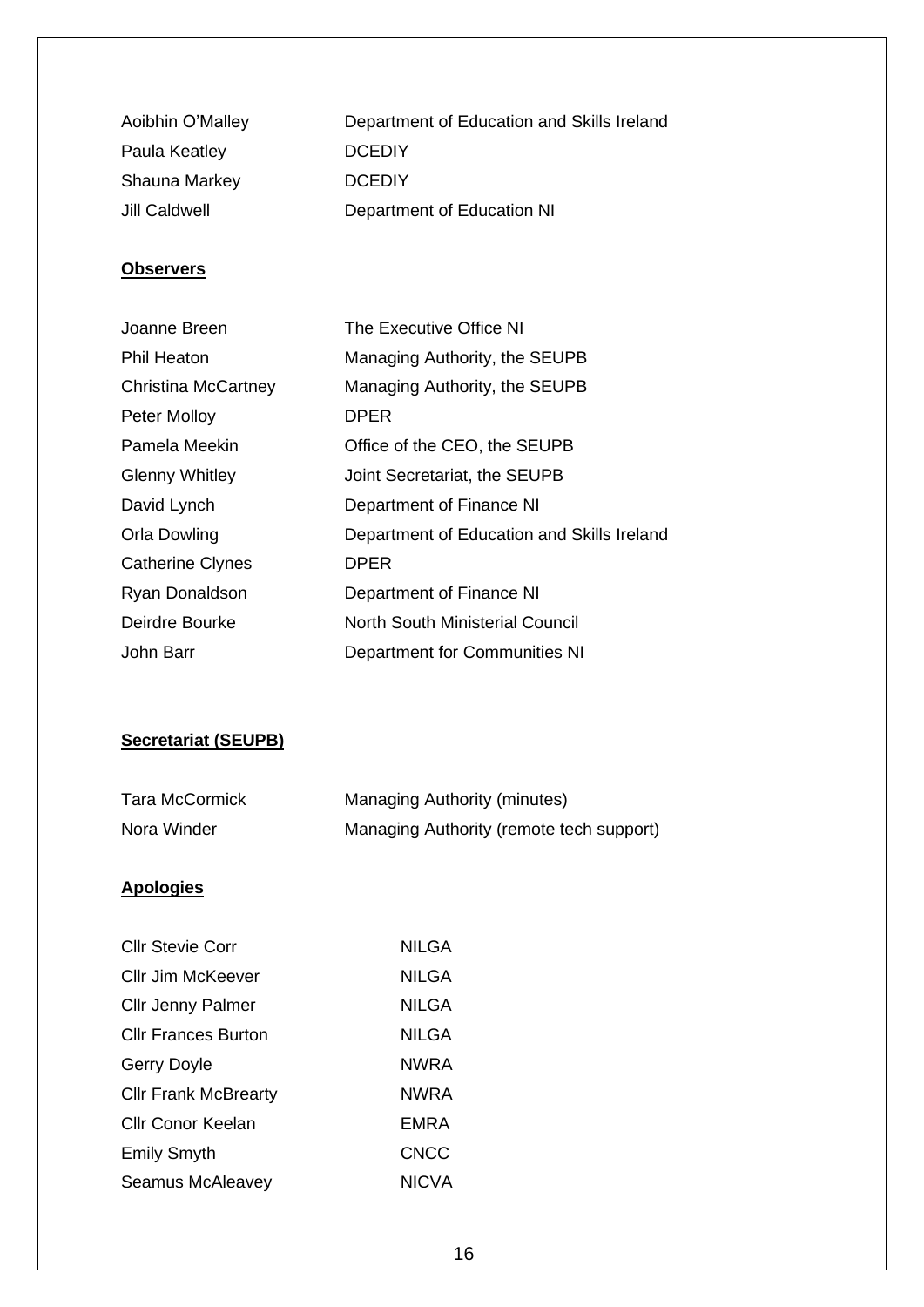Ivan Cooper The Wheel Tim Smith **ICTU** Ireland Michael D'Arcy **IBEC** Wesley Aston **Ulster Farmers Union** 

### **Departing Members**

- Jean O'Mahoney of the IHREC, who replaces Ruth Gallagher;
- John Barr of the Department for Communities NI, who replaces Glenn Hampton;
- Paul Fay and Shauna Markey of DCEDIY, replacing Donald Ewing and Maria Cordero-Souto. DCEDIY (The Department of Children, Equality, Disability, Integration and Youth Ireland) is a name change, formally DCYA (The Department for Children and Youth Affairs), and;
- Deirdre Kearney of DRCD, who replaces Deirdre Maloney.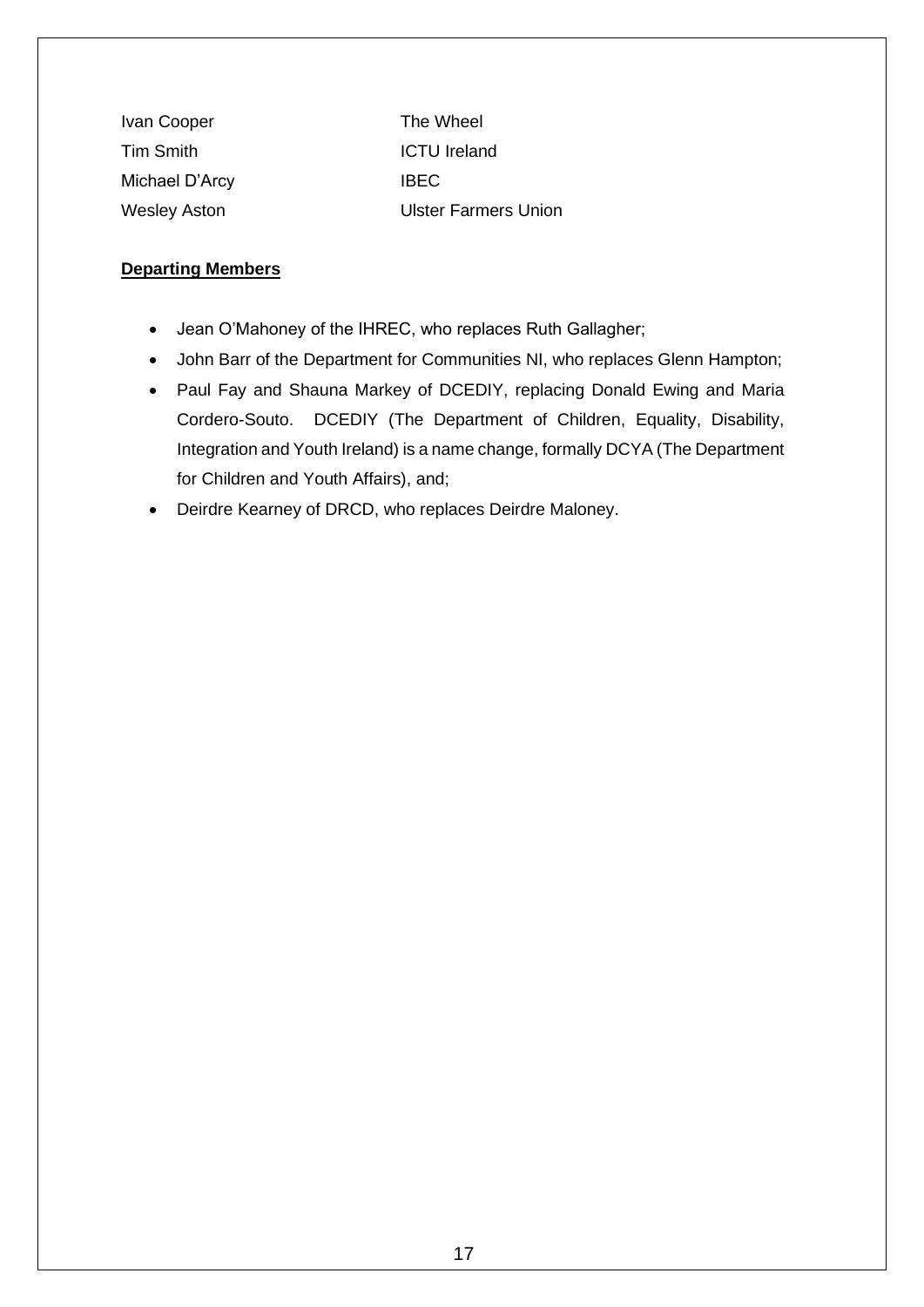**ANNEX III**

**Glossary of acronyms used in the minutes:**

| <b>AIR</b>    | <b>Annual Implementation Report</b>                                                                       |
|---------------|-----------------------------------------------------------------------------------------------------------|
| <b>CBI</b>    | <b>Confederation of British industry</b>                                                                  |
| <b>CNCC</b>   | <b>Council for Nature Conservation and the Countryside</b>                                                |
| <b>CPD</b>    | <b>Central Procurement Directorate (Northern Ireland)</b>                                                 |
| <b>DAERA</b>  | Department of Agriculture, Environment and Rural Affairs                                                  |
| <b>DCEDIY</b> | Children, Equality,<br>Disability,<br><b>The</b><br>Department of<br><b>Integration and Youth Ireland</b> |
| <b>DfE</b>    | <b>Department for the Economy</b>                                                                         |
| <b>DRCD</b>   | <b>Department of Rural and Community Development</b>                                                      |
| <b>DoF</b>    | <b>Department of Finance (Northern Ireland)</b>                                                           |
| <b>DJEI</b>   | Department of Jobs, Enterprise and Innovation                                                             |
| <b>DoH</b>    | <b>Department of Health NI</b>                                                                            |
| <b>DPER</b>   | Department of Public Expenditure and Reform                                                               |
| <b>EMRA</b>   | <b>Eastern &amp; Midland Regional Authority</b>                                                           |
| eMS           | <b>Electronic Monitoring System</b>                                                                       |
| <b>ESG</b>    | <b>Evaluation Steering Group</b>                                                                          |
| <b>EUC</b>    | <b>European Commission</b>                                                                                |
| <b>IBEC</b>   | <b>Irish Business and Employers Federation</b>                                                            |